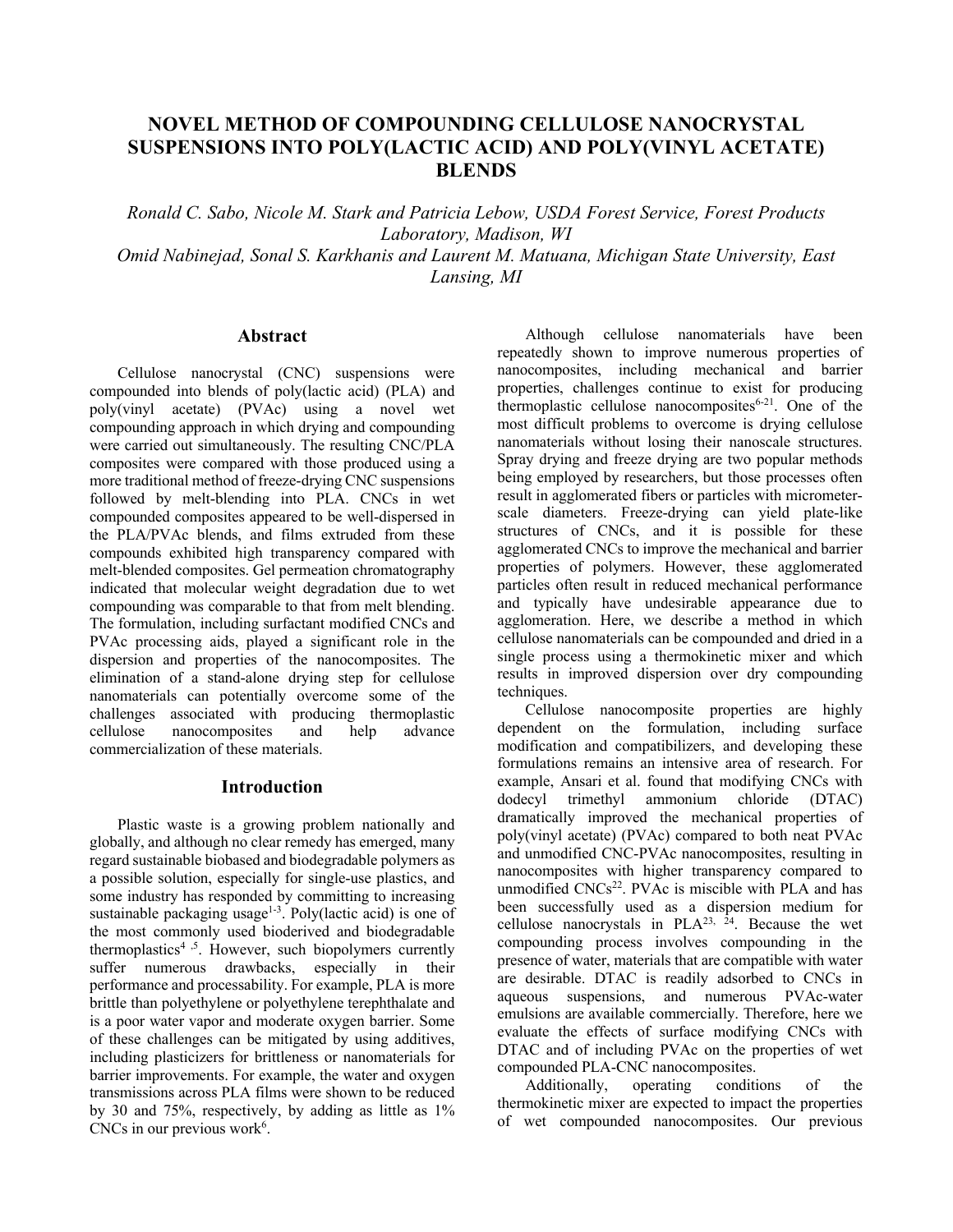research indicated that discharging PLA-CNC compounds at lower temperature lead to improved properties compared to higher temperature<sup>25</sup>. Therefore, here we also examine the effect of discharge temperature and mixing speed on wet compounded nanocomposite properties.

### **Materials**

PLA (Ingeo<sup>TM</sup>, 4044D) was obtained from NatureWorks LLC® (Minnetonka, MN, USA) in pellet form. PVAc with a molecular weight of 500,000 g/mol was purchased from Sigma Aldrich® (St. Louis, MO, USA). DTAC was purchased from Fisher Scientific Co. (Pittsburgh, PA, USA). CNCs were produced at the Forest Products Laboratory (FPL) from Eucalyptus Kraft pulp by hydrolysis with 64 % sulfuric acid in a process described previously<sup>26</sup>.

### **Methods**

For this study, PLA-cellulose nanocomposites were produced using a wet compounding approach, and the compounds were then cast extruded into films. The effects of processing conditions and formulation on nanocomposite properties were evaluated by tensile testing, ultraviolet-visible (UV-Vis) spectroscopy, optical microscopy, and gel permeation chromotography (GPC).

# **CNC Modification & Nanocomposite Production**

CNCs were modified with DTAC by adding the surfactant to a CNC suspension at a 1:1 molar ratio of DTAC to CNC- sulfate groups, on which positively charged DTAC is expected to ionically bond $^{22}$ . The CNC suspension was diluted to 1%, and the pH was adjusted to 10 using sodium hydroxide prior to DTAC addition.



Figure 1: Thermokinetic mixer shown with open chamber

PLA pellets were frozen with liquid nitrogen and ground using a Wiley mill into a powder passing through a 1 mm screen. A thermokinetic mixer (Synergistics Inc., St. Remi de Napierville, Quebec, Fig. 1) was used to simultaneously dry and compound aqueous CNC suspensions with PLA and/or PVAc granules/pellets. After discharge from the kinetic mixer, the compounds were cryogenically granulated again in a Wiley mill. Wet compounding controls were also created in which water with no cellulose was added to PLA in the kinetic mixer. Films were then cast using the DSM Xplore microcompounder (DSM Research, The Netherlands) with a slit die (35 mm x 0.4 mm) and drum winding accessories. Film thicknesses were about  $300 - 600 \mu m$ .

# **Mechanical Property Testing**

Films were die cut into ASTM D638 type V dogbone specimens and tested for their tensile properties according to ASTM D638-10<sup>27</sup>. Samples were conditioned and tested at 23 °C and 50% relative humidity using an Instron 5566 (Instron Engineering Corp., MA, USA) tensile testing machine with a 500 N load cell at a speed of 1mm/min. Extension was measured using a LX 500 laser extensometer (MTS systems Corp., MN, USA) with sampling at 10 Hz. Tensile strength was taken as the maximum stress level, and the Young's modulus was determined by fitting the data to a hyperbolic tangent and taking the initial slope of the fitted equation. Five specimens were tested for each condition.

### **Experimental Design**

A two-level, four factor experimental design was created to evaluate the effects of formulation and operating conditions on nanocomposite properties. The independent variables were 1) presence of DTAC on the CNCs; 2) inclusion of 10% PVAc; 3) discharge temperature setpoint, T (155 or 170 °C); and 4) mixing speed, S (3700 or 6000 rpms). The response variables were tensile strength, tensile modulus, elongation at break, toughness, and normalized light transmittance at 350 nm and 500 nm. The concentration of CNCs was held constant at 1% for all 24 experimental conditions from the factorial design. Additionally, PLA control films were produced from both as-received pellets and samples that were wet compounded with a quantity of water comparable to samples using CNC suspensions. Experiments were analyzed using SAS® V9.4 and SAS's ADX Interface for the Design of Experiments (SAS/QC in SAS V9.4(TS1M3), Cary, NC). Additional runs, including PLA controls, were evaluated for differences from the initial experimental runs by constructing 95% prediction intervals and determining if they exceeded (higher or lower) those bounds.

### **Microscopy and UV-Vis spectroscopy**

Films were evaluated for their appearance and light transmission using optical microscopy and UV-Vis spectroscopy, respectively. An Agilent 8453 UV-Vis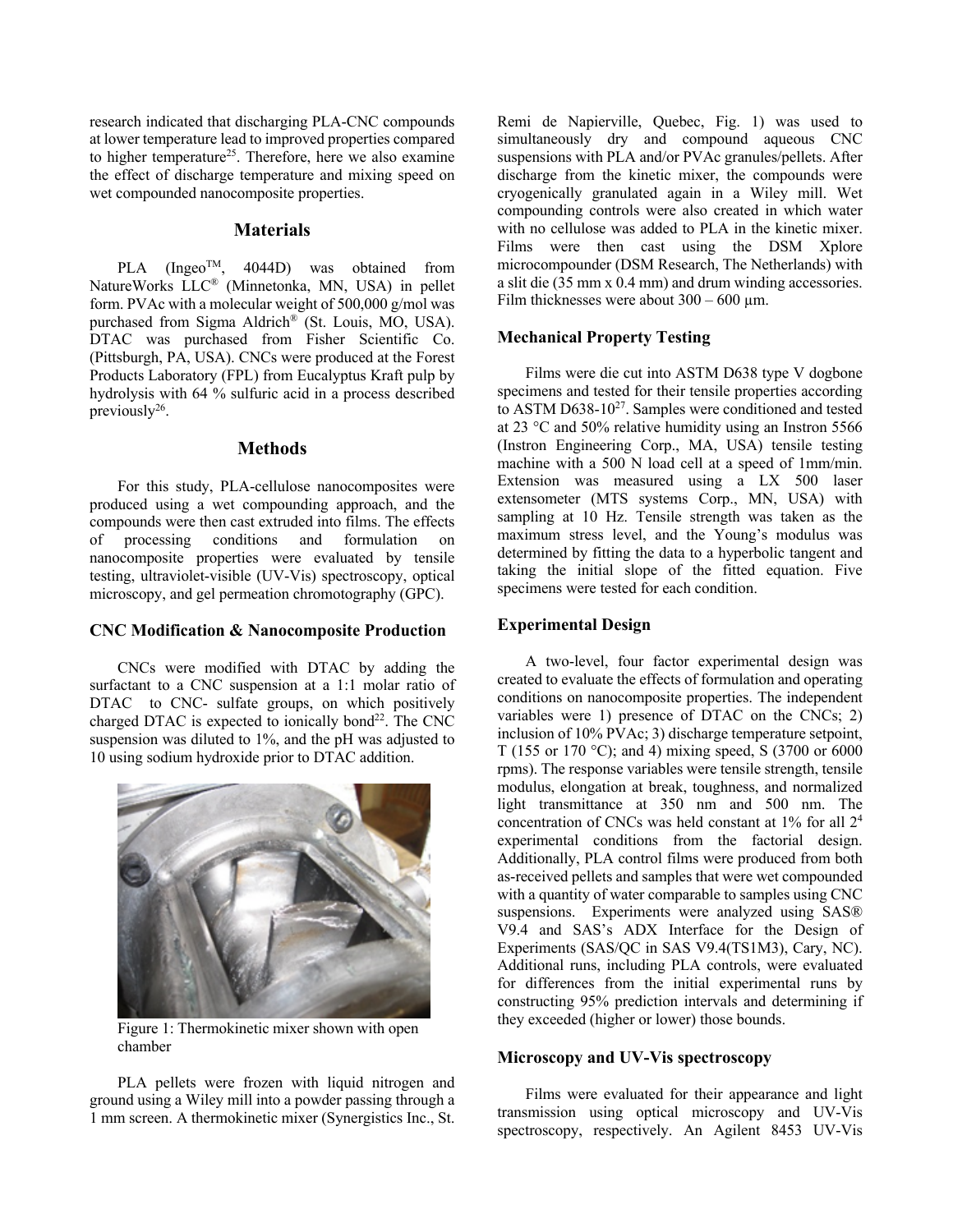spectrophotometer was used to measure light transmission through films. The absorbance measured for each film was normalized assuming a linear relationship with thickness, and this normalized absorbance was used for calculating "normalized transmission" results at both 350 nm and 500 nm. For optical microscopy, a Leitz Wetzlar optical microscope with a polarizer was used.

### **Gel permeation chromatography (GPC)**

The number average molecular weight  $(M_n)$  of the films was measured by GPC using a Waters instrument (Waters 1515, Waters, Milford, MA) equipped with a series of HR Styragel® columns (HR4, HR3, HR2 (300\*7.8 mm (I.D)) and a Refractive Index (RI) detector (Waters 2414, Waters, Milford, MA). The test was conducted at a flow rate of 1 ml/min at 35°C using the Mark-Houwink corrected constant K =  $0.000174$  ml/g and a = 0.736 for PLA solution in THF. Polystyrene (PS) standards ranging between  $2.9*10^3$  to  $3.64*10^6$  daltons were used for calibration. Approximately 20 mg of sample was dissolved in 10 ml of 99.99% pure tetrahydrofuran (THF). The samples were then filtered and transferred into 2 ml glass vials. A syringe was used to inject 100μl samples from the vial into the GPC. The detector and column were maintained at 35°C. The obtained data was analyzed using the Breeze software (version 3.30 SPA, 2002) (Waters, Milford, MA, USA). Samples were tested in triplicates.

### **Results and Discussion**

Optical microscopy (Fig. 2) reveals that wet compounding resulted in nanocomposites with better dispersion (Figs. 2b-2f) than those melt-compounded with freeze-dried CNCs (Fig. 2a) and that surface modification of CNCs is important for good dispersion. Fig. 2c shows a microscopy image of wet compounded CNCs in PLA with no DTAC or PVAC, and significant agglomeration clearly exists, but it's considerably less than in the case of meltblended nanocomposites using free-dried CNCs (Fig. 2a). Fig. 2e depicts samples with DTAC but no PVAc, and Fig. 2f depicts samples with both DTAC and PVAc. These samples with DTAC appear to have less agglomeration than when no DTAC was present, but samples that have PVAc but no DTAC have significant agglomeration. Therefore, DTAC clearly plays a significant role in dispersion, but PVAc does not appear to favorably impact CNC dispersion in PLA. Additionally, we notice that some contamination seems to be introduced into the compounding process (Fig. 2b), so additional work is needed to reduce such contamination.

UV-Vis measurements (Table 1) of films support the finding from optical microscopy that DTAC plays a role in dispersion and thus transparency of the films. Note that all 24 runs were included in the statistical analysis, but only a select few are shown in Table 1 for brevity. Statistical analysis revealed that light transmission normalized at 350

nm through wet-compounded nanocomposite films was significantly improved with the addition of DTAC with a p-value of 0.02. This trend is clearly seen when DTAC surface-modified CNCs were combined with PVAc in the composite films. For wet-compounded films, the addition of CNCs into PLA films negatively affected the transparency of the films, irrespective of the presence of DTAC and/or PVAc. Also, wet-compounded composites with DTAC and PVAc were more transparent than the melt-compounded film containing freeze-dried CNCs. The statistical analysis revealed that the effect of DTAC on transmission at 500 nm through nanocomposites was marginal with a p-value of 0.07. All nanocomposites in this case showed significantly reduced transmission, but the wet compounded nanocomposites appear mostly transparent (Fig. 3).



Figure 2: Optical micrograph of films (T=155°F and S=3700 rpm): a) melt-compounded PLA-CNCs (freeze-dried CNCs); b) PLA wet-blended control (No CNCs or additives); c) PLA with 1% CNCs (no DTAC or PVAc); d) PLA with 1% CNCs and 10% PVAc (no DTAC); e) PLA with 1% DTAC-CNCs (no PVAc); f) PLA with 1% DTAC-CNCs and 10% PVAc

Although quite a bit of variability was seen in the tensile data, some statistically significant factors were revealed. However, the differences in the tensile data of the nanocomposites was quite small, so these factors had limited practical effects on the tensile properties. Tensile data is shown in Table 2 for a subset of the data; since mixing speed had no significant effect on tensile properties, only the data for runs at 6,000 rpm are shown for brevity.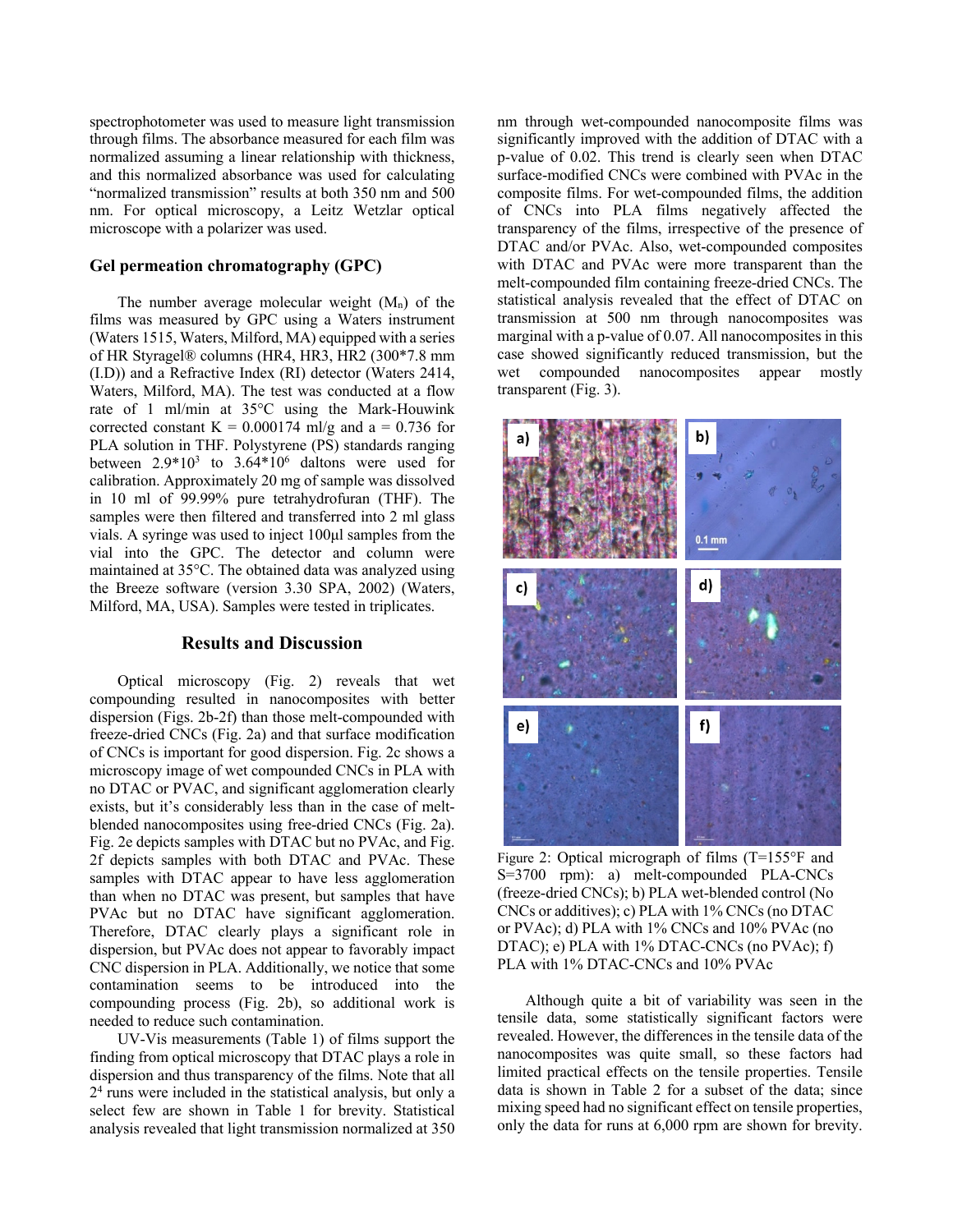The effect of temperature on tensile strength was significant (p-value of 0.03) with increasing discharge temperature leading to decreased tensile strength. In addition, the presence of PVAc was found to be significant on toughness of cellulose nanocomposites (p-value of 0.05). Note, however, that control PLA samples had elongation and toughness values outside the 95% prediction interval determined for the 24 experimental runs. This indicates that the presence of CNCs embrittled the films so much that even with 10% PVAc, unfilled PLA samples had higher toughness than any containing CNCs. Therefore, more work is likely needed to develop formulations for these cellulose nanocomposites to improve their ductility.

Table 1: UV-Vis transmittance of select PLA films.

| Sample                                               | <b>Transmittance</b><br>(%) |                   |
|------------------------------------------------------|-----------------------------|-------------------|
|                                                      | 350nm                       | 500 <sub>nm</sub> |
| Melt-compounded PLA-CNCs<br>(from freeze-dried CNCs) | 7.8                         | 5.5               |
| PLA wet-blended control<br>(No CNCs or additives)    | 60.3                        | 73.0              |
| PLA with 1% CNCs<br>(no DTAC or PVAc)                | 5.5                         | 10.6              |
| PLA with 1% CNCs<br>and $10\%$ PVAc (no DTAC)        | 3.6                         | 8.8               |
| PLA with 1% DTAC-CNCs<br>(no PVAc)                   | 4.6                         | 11.2              |
| PLA with 1% DTAC-CNCs<br>and 10% PVAc                | 9.8                         | 18.9              |



Figure 3: Photograph of films: a) PLA with freeze-dried CNCs; b) PLA wet-blended control (No CNCs or additives); c) wet-compounded PLA with 1% DTAC-CNCs and 10% PVAc

| Table 2: Tensile mean (and standard deviation) for   |
|------------------------------------------------------|
| nanocomposite film samples at 6,000 rpm. All samples |
| have 1% CNC except for the PLA control.              |

| DTAC/        |         | Max.          | Elong- |                      |  |
|--------------|---------|---------------|--------|----------------------|--|
| Temp/        | Modulus | <b>Stress</b> | ation  | Toughness            |  |
| <b>PVAc</b>  | (GPa)   | (MPa)         | $(\%)$ | (MJ/m <sup>3</sup> ) |  |
| $0/155/0\%$  | 1.58    | 57.8          | 0.13   | 0.81                 |  |
|              | (0.09)  | (1.4)         | (0.06) | (0.44)               |  |
| $1/155/0\%$  | 1.56    | 57.0          | 0.19   | 1.27                 |  |
|              | (0.05)  | (1.08)        | (0.06) | (0.41)               |  |
| $0/175/0\%$  | 1.62    | 57.2          | 0.14   | 0.89                 |  |
|              | (0.17)  | (1.6)         | (0.04) | (0.28)               |  |
| $1/175/0\%$  | 1.67    | 56.3          | 0.17   | 1.12                 |  |
|              | (0.08)  | (1.3)         | (0.04) | (0.26)               |  |
| $0/155/10\%$ | 1.63    | 59.3          | 0.22   | 1.54                 |  |
|              | (0.15)  | (1.3)         | (0.02) | (0.21)               |  |
| $1/155/10\%$ | 1.72    | 58.3          | 0.19   | 1.27                 |  |
|              | (0.10)  | (0.83)        | (0.04) | (0.28)               |  |
| 0/175/10%    | 1.61    | 59.3          | 0.17   | 1.19                 |  |
|              | (0.16)  | (1.4)         | (0.02) | (0.17)               |  |
| $1/175/10\%$ | 1.64    | 56.8          | 0.17   | 1.11                 |  |
|              | (0.08)  | (1.7)         | (0.05) | (0.32)               |  |
| PLA control  | 1.67    | 57.9          | 0.28   | 1.93                 |  |
|              | (0.06)  | (1.0)         | (0.04) | (0.25)               |  |

Because PLA is sensitive to hydrolytic degradation<sup>28,</sup> 29, concerns exist about the effect of compounding PLA with aqueous suspensions on its molecular weight. The number average molecular weight, as determined by GPC, is shown for several samples in Table 3. Molecular weight of as-received PLA pellets was approximately 109,000 g/mol, and the molecular weight of melt extruded film was approximately 98,000 g/mol indicating a drop of approximately 10% due to melt processing. Control samples consisting of PLA mixed with water in the thermokinetic mixer without CNCs followed by grinding and film extrusion were also tested for their molecular weight, and their molecular weight was comparable to samples that had only been melt extruded. Since neither the molecular weight nor the mechanical properties of PLA were substantially reduced, wet compounding does not appear to result in significant degradation of PLA.

Although most of the nanocomposite properties were not highly sensitive to operating conditions, molecular weight of PLA in nanocomposite samples was lower for samples processed at lower mixing speeds as shown in Fig. 4. The values shown in Fig. 4 are averaged for both discharge temperatures. An analysis of variance was performed on the molecular weight of PLA in nanocomposite samples, and mixing speed was found to be a significant factor with a p-value of 0.008, but varying temperature from 155 °C to 175 °C was not found to significantly affect molecular weight. Note that lower mixing speeds result in longer residence times with samples processed at 3,700 rpm typically taking more than 5 minutes to remove water compared to less than 2 minutes for samples processed at 6,000 rpm. Therefore, although some hydrolytic degradation was seen in wet compounding, samples processed with short residence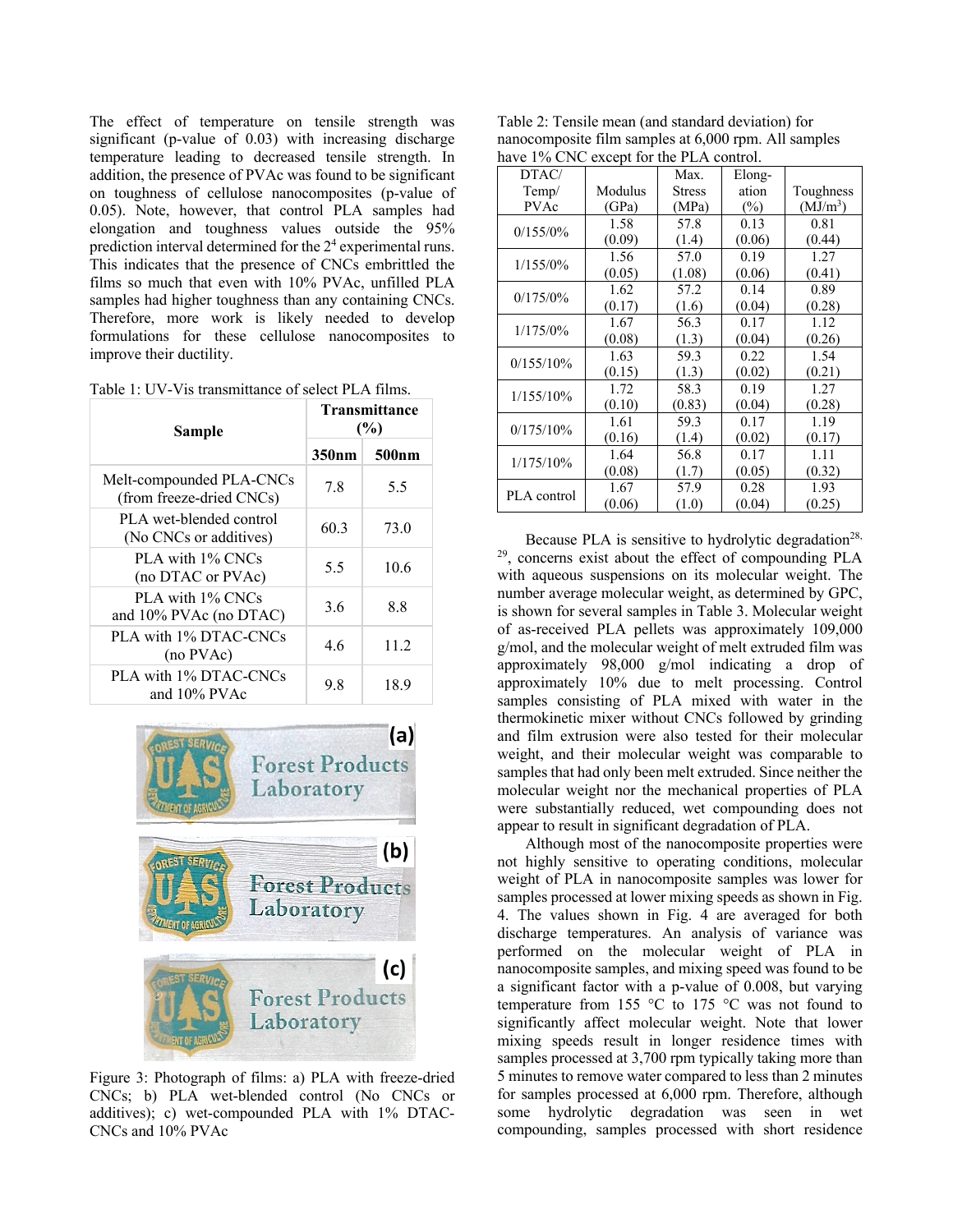times exhibited little degradation, similar to that of meltprocessed samples.

Table 3: Molecular weight of PLA and PLA nanocomposites measured by GPC.

|                                               | Mn<br>(g/mol) | <b>Standard</b><br>deviation<br>(g/mol) |
|-----------------------------------------------|---------------|-----------------------------------------|
| PLA pellets                                   | 109,000       | 14,000                                  |
| PLA extruded film                             | 97,700        | 4,000                                   |
| PLA wet film<br>$175^{\circ}$ C/6,000 rpm     | 104,000       | 2,600                                   |
| PLA-CNC wet film<br>$155^{\circ}$ C/6,000 rpm | 103,000       | 7,400                                   |
| PLA-CNC wet film<br>175° C/6,000 rpm          | 97,800        | 7,200                                   |
| PLA-CNC wet film<br>$155^{\circ}$ C/3,700 rpm | 92,200        | 1,800                                   |
| PLA-CNC wet film<br>$175^{\circ}$ C/3,700 rpm | 87,200        | 1,700                                   |



Figure 4: Molecular weight of PLA-cellulose nanocomposites as measured by GPC.

# **Conclusions**

Wet compounding, a process in which suspensions of cellulose nanomaterials can be dried and compounded into polymers in a single step, is a promising approach for producing cellulose nanocomposites. Systematic investigation of the effects of processing conditions and of formulation on composite properties revealed that discharge temperature, mixing speed, CNC surface modification and the addition of PVAc all had modest but significant effects on composite properties. Lower discharge temperature lead to increased tensile strength, which supports our previous results<sup>25</sup>. Modification of CNCs with DTAC lead to improved dispersion, and the addition of 10% PVAc slightly improved the toughness of

PLA-cellulose nanocomposites, although the toughness of neat PLA was higher than all nanocomposite samples. Despite the susceptibility of PLA to hydrolytically degrade, compounding PLA in the presence of water for short cycle times did not result in significant molecular weight reduction. However, compounding at lower mixing speed (3,700 rpm) resulted in cycle times exceeding 5 minutes and reduced molecular weight. Wet compounding appears to be a suitable approach to produce cellulose nanocomposites, and the properties of the nanocomposites were found to be better with appropriate formulations processed at high speeds, short cycle times and low discharge temperatures. However, additional work is needed to better understand and optimize wet compounding to produce cellulose nanocomposites.

# **Acknowledgements**

The authors sincerely thank the U.S. Endowment for Forestry and Communities for partial financial support of this project. The authors also thank Richard Reiner for preparing the cellulose nanocrystals and Sara Fishwild, Tim Nelson, and Marshall Begel for tensile testing.

# **References**

1. Pepsi *Performance with a Purpose: 2025 Agenda*; Pepsi Co. Sustainability Report 2015, https://www.pepsico.com/docs/album/sustainabilityreporting/pepsico\_sustainability\_report\_2015\_and\_-2025\_agenda.pdf, 2015.

2. Krajewski, C., Kraft Heinz Expands Environmental Commitments to Include Sustainable Packaging and Carbon Reduction. The Kraft Heinz Company: https://news.kraftheinzcompany.com/pressrelease/corporate/kraft-heinz-expands-environmentalcommitments-include-sustainable-packaging-, 2018.

3. 'A line in the sand' - Ellen MacArthur Foundation launches New Plastics Economy Global Commitment to eliminate plastic waste at source. https://www.ellenmacarthurfoundation.org/news/a-line-inthe-sand-ellen-macarthur-foundation-launch-globalcommitment-to-eliminate-plastic-pollution-at-the-source (accessed October 4, 2019).

4. Polylactic Acid Properties, Production, Price, Market and Uses. https://www.plasticsinsight.com/resinintelligence/resin-prices/polylactic-acid/ (accessed September 26, 2019).

5. Rogers, T., Everything You Need To Know About Polylactic Acid (PLA). Creative Mechanisms: 2015; Vol. 2019.

6. Karkhanis, S. S.; Stark, N. M.; Sabo, R. C.; Matuana, L. M., Water vapor and oxygen barrier properties of extrusion-blown poly (lactic acid)/cellulose nanocrystals nanocomposite films. *Composites Part A: Applied Science and Manufacturing* **2018,** *114*, 204-211.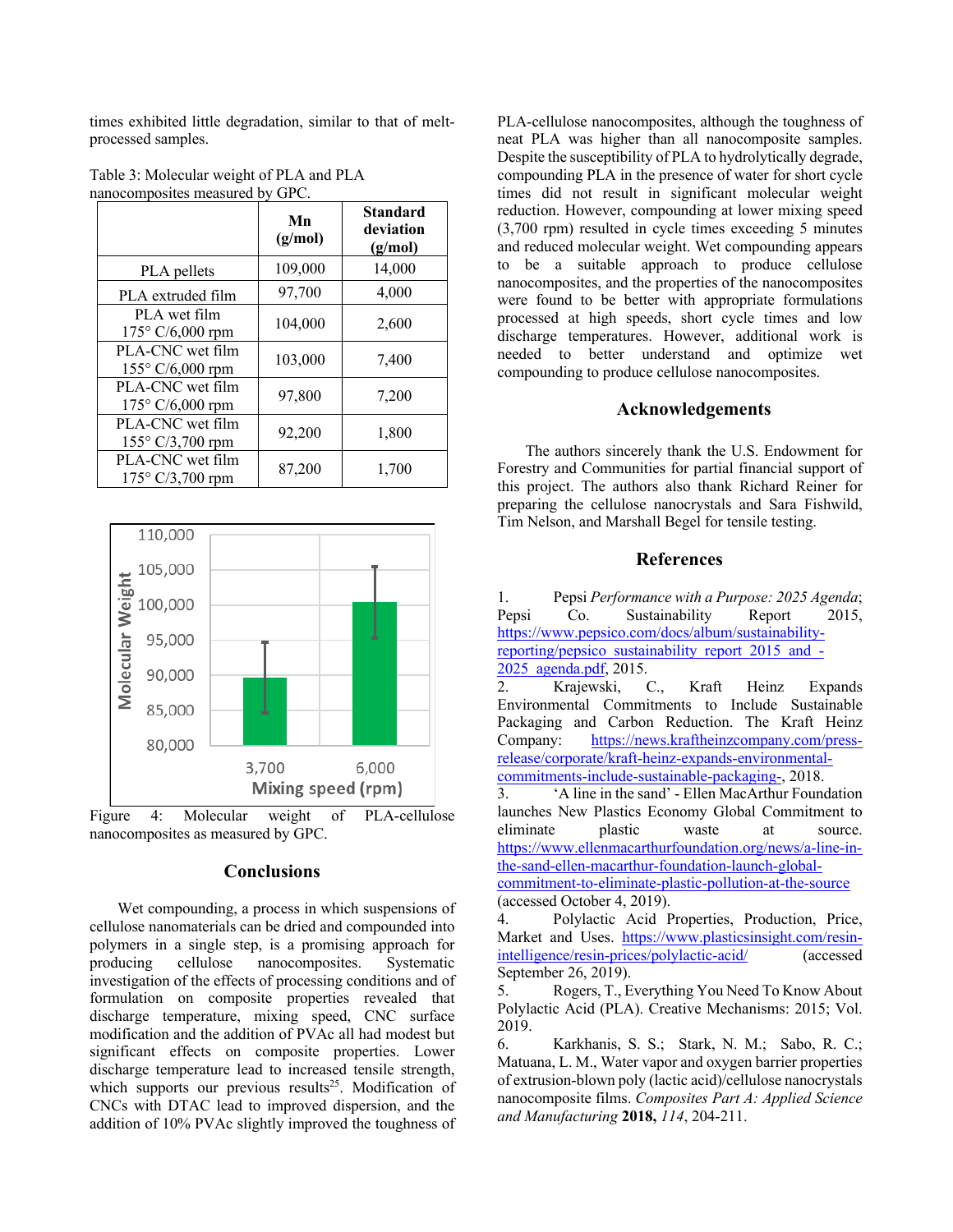7. Azizi Samir, M. A. S.; Alloin, F.; Dufresne, A., Review of Recent Research into Cellulosic Whiskers, Their Properties and Their Application in Nanocomposite Field. *Biomacromolecules* **2005,** *6* (2), 612-626.

8. Brodin, F. W.; Gregersen, Ø. W.; Syverud, K., Cellulose nanofibrils: Challenges and possibilities as a paper additive or coating material—A review. *Nord Pulp Pap Res J* **2014,** *29* (1), 156-166.

9. Eichhorn, S. J.; Baillie, C. A.; Zafeiropoulos, N.; Mwaikambo, L. Y.; Ansell, M. P.; Dufresne, A.; Entwistle, K. M.; Herrera-Franco, P. J.; Escamilla, G. C.; Groom, L.; Hughes, M.; Hill, C.; Rials, T. G.; Wild, P. M., Review: Current international research into cellulosic fibres and composites. *Journal of Materials Science* **2001,** *36* (9), 2107-2131.

10. Kim, J.-H.; Shim, B. S.; Kim, H. S.; Lee, Y.-J.; Min, S.-K.; Jang, D.; Abas, Z.; Kim, J., Review of nanocellulose for sustainable future materials. *International Journal of Precision Engineering and Manufacturing-Green Technology* **2015,** *2* (2), 197-213.

11. Lavoine, N.; Desloges, I.; Dufresne, A.; Bras, J., Microfibrillated cellulose – Its barrier properties and applications in cellulosic materials: A review. *Carbohydrate Polymers* **2012,** *90* (2), 735-764.

12. Moon, R. J.; Martini, A.; Nairn, J.; Simonsen, J.; Youngblood, J., Cellulose nanomaterials review: structure, properties and nanocomposites. *Chemical Society Reviews*  **2011,** *40* (7), 3941-3994.

13. Siró, I.; Plackett, D., Microfibrillated cellulose and new nanocomposite materials: a review. *Cellulose*  **2010,** *17* (3), 459-494.

14. Oksman, K.; Aitomäki, Y.; Mathew, A. P.; Siqueira, G.; Zhou, Q.; Butylina, S.; Tanpichai, S.; Zhou, X.; Hooshmand, S., Review of the recent developments in cellulose nanocomposite processing. *Composites Part A: Applied Science and Manufacturing* **2016,** *83*, 2-18.

15. Jonoobi, M.; Oladi, R.; Davoudpour, Y.; Oksman, K.; Dufresne, A.; Hamzeh, Y.; Davoodi, R., Different preparation methods and properties of nanostructured cellulose from various natural resources and residues: a review. *Cellulose* **2015,** *22* (2), 935-969.

16. Karkhanis, S. S.; Matuana, L. M.; Stark, N. M.; Sabo, R. C., Effect of Compounding Approaches on Fiber Dispersion and Performance of Poly(Lactic Acid)/Cellulose Nanocrystal Composite Blown Films. In *ANTEC® 2017 The Plastics Technology Conference*, Anaheim, California, USA, 2017.

17. Karkhanis, S. S.; Stark, N. M.; Sabo, R. C.; Matuana, L. M., Performance of poly (lactic acid)/cellulose nanocrystal composite blown films processed by two different compounding approaches. *Polymer Engineering & Science* **2018,** *DOI 10.1002/pen.24806*.

18. Peng, J.; Ellingham, T.; Sabo, R.; Turng, L.-S.; Clemons, C. M., Short cellulose nanofibrils as reinforcement in polyvinyl alcohol fiber. *Cellulose* **2014,** *21* (6), 4287-4298.

19. Peng, J.; Ellingham, T.; Sabo, R.; Clemons, C. M.; Turng, L. S., Oriented polyvinyl alcohol films using short cellulose nanofibrils as a reinforcement. *Journal of Applied Polymer Science* **2015,** *132* (48).

20. Peng, J.; Walsh, P.; Sabo, R.; Turng, L.-S.; Clemons, C., Water-Assisted Compounding of Cellulose Nanocrystals into Polyamide 6 for Use as a Nucleating Agent for Microcellular Foaming. *Polymer* **2015,** *In Press*.

21. Gong, G.; Pyo, J.; Mathew, A. P.; Oksman, K., Tensile behavior, morphology and viscoelastic analysis of cellulose nanofiber-reinforced (CNF) polyvinyl acetate (PVAc). *Composites Part A: Applied Science and Manufacturing* **2011,** *42* (9), 1275-1282.

22. Ansari, F.; Salajková, M.; Zhou, Q.; Berglund, L. A., Strong surface treatment effects on reinforcement efficiency in biocomposites based on cellulose nanocrystals in poly (vinyl acetate) matrix. *Biomacromolecules* **2015,** *16* (12), 3916-3924.

23. Gajria, A. M.; Dave, V.; Gross, R. A.; McCarthy, S. P., Miscibility and biodegradability of blends of poly (lactic acid) and poly (vinyl acetate). *Polymer* **1996,** *37* (3), 437-444.

24. Pracella, M.; Haque, M. M.-U.; Puglia, D., Morphology and properties tuning of PLA/cellulose nanocrystals bio-nanocomposites by means of reactive functionalization and blending with PVAc. *Polymer* **2014,** *55* (16), 3720-3728.

25. Sabo, R.; Stark, N.; Wei, L.; Matuana, L., Wet Compounding of Cellulose Nanocrystals into Polylactic Acid for Packaging Applications. In *ANTEC*

*2019-The Plastics Conference*, Detroit, MI, 2019.

26. Reiner, R. S.; Rudie, A. W., Process Scale-Up of Cellulose Nanocrystal Production to 25 kg per Batch at the Forest Products Laboratory. In *Production and Application of Cellulose Nanomaterials*, Postek, M. T.; Moon, R. J.; Rudie, A. W.; Bilodeau, M. A., Eds. TAPPI PRESS: Peachtree Corners, GA, 2013; pp 21-24.

27. ASTM International, ASTM D638-10 Standard Test Method for Tensile Properties of Plastics. West Conshohocken, PA, 2010.

28. Zhang, P.; He, Y. Y.; Gao, D.; Cai, Y.; Liu, B., Hydrolytic and thermal degradation of polyethylene glycol compatibilized poly (lactic acid)‐nanocrystalline cellulose bionanocomposites. *Journal of Applied Polymer Science*  **2019,** *136* (2), 46933.

29. Elsawy, M. A.; Kim, K.-H.; Park, J.-W.; Deep, A., Hydrolytic degradation of polylactic acid (PLA) and its composites. *Renewable and Sustainable Energy Reviews*  **2017,** *79*, 1346-1352.